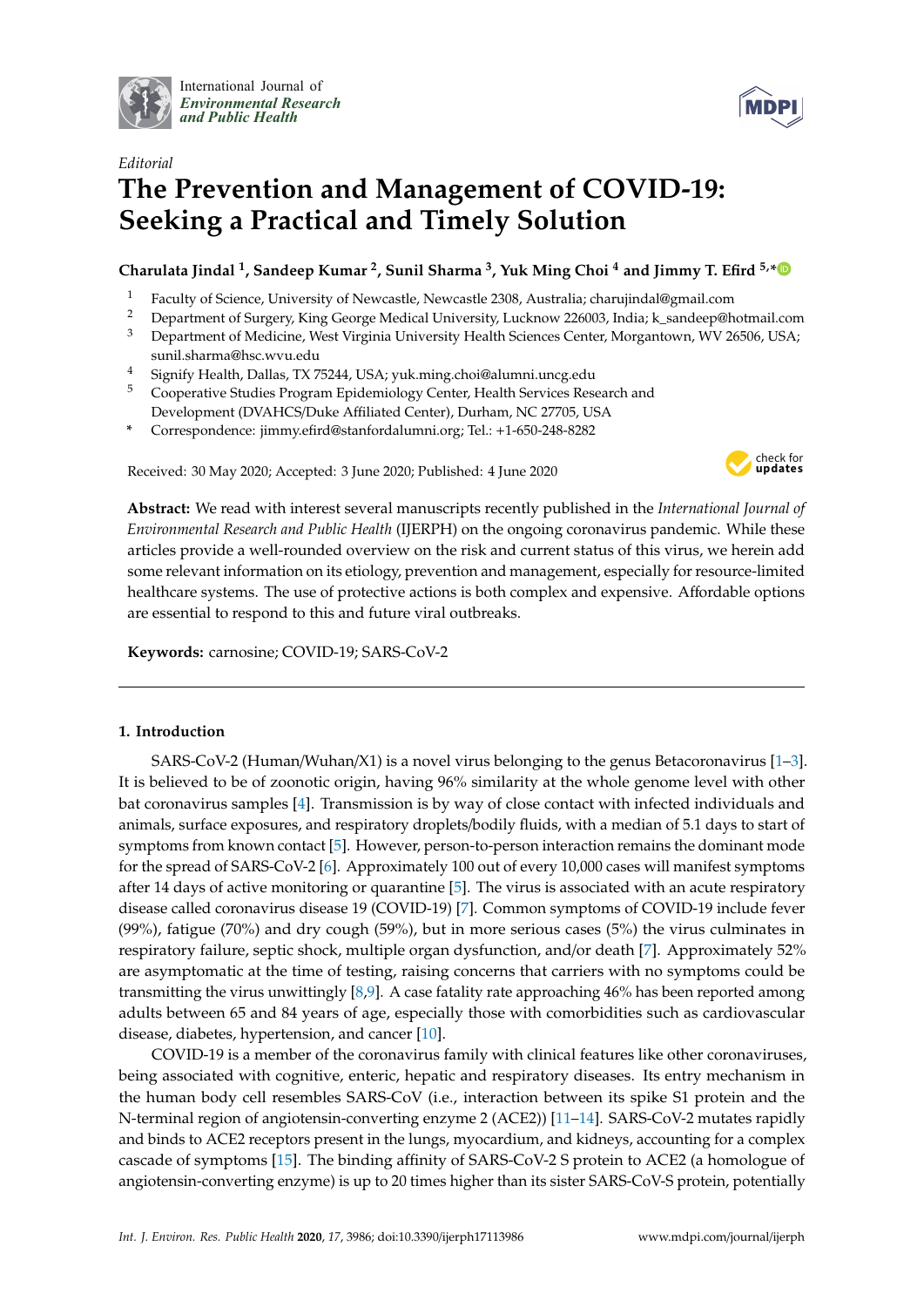contributing to its greater aggressiveness and transmissibility [\[16\]](#page-6-12). GRP78 is another receptor enabling SARS-CoV-2 to penetrate host cells by inhibiting the action of spike S1 protein [\[17](#page-6-13)[,18\]](#page-6-14).

The first case of COVID-19 was identified in Wuhan (China) in December 2019 [\[2,](#page-6-15)[3\]](#page-6-1). Since then, approximately 6.4 million individuals have been infected globally and more than 383,000 have died [\[19\]](#page-6-16). By the end of January 2020, the World Health Organization (WHO) declared COVID-19 a "Public Health Emergency of International Concern (PHEIC)" and upgraded the viral outbreak to a pandemic on March 11 [\[20\]](#page-6-17). Owing to its often-asymptomatic presentation for days to weeks after infection, COVID-19 is increasing exponentially in densely populated and/or low-resource areas such as India, Bangladesh, Brazil, Southeast Asia, and Africa [\[19\]](#page-6-16).

Our knowledge about the mechanism of how SARS-CoV-2 spreads inside the human body and damages lung tissues is still limited. [\[21\]](#page-7-0) In many cases, the lungs become inflamed with excessive fluid build-up, leading to difficulties breathing [\[15\]](#page-6-11). Respiratory symptoms may become severe enough to require hospital administered oxygen/ventilation or may even result in complete lung failure and death [\[22\]](#page-7-1). Consequently, the complications associated with COVID-19 (e.g., acute respiratory distress syndrome (ARDS) and pneumonia) pose a significant burden on health care resources [\[15\]](#page-6-11). Even countries such as Italy and United States (USA) with a strong health care system infrastructure have struggled to control the mortality associated with COVID-19 [\[23](#page-7-2)[,24\]](#page-7-3). Although not all viral fragments are able to replicate, fecal virus shedding may occur for up to 33 days after a negative respiratory sample, possibly exacerbating viral transmission under poor hygienic conditions [\[25\]](#page-7-4). These RT-PCR positive findings pose a non-negligible probability that some recovered patients still may be virus carriers. However, the virus generally cannot be isolated or cultured after day 11 of illness [\[10,](#page-6-8)[26\]](#page-7-5).

In this editorial, we expand on the insights offered in several recently published papers in this journal on the topic of COVID-19 [\[27–](#page-7-6)[29\]](#page-7-7). This entails realizing the challenges but also implementing a practical and timely solution for managing the global health and economic impact of this virus. Confounding this effort is the large percentage of pre-symptomatic transmission which impedes the initiation of disease management measures, prompted by symptom onset of COVID-19 [\[9\]](#page-6-7). Additionally, there are no currently approved SARS-CoV-2 antiviral agents and the regulatory barriers to new or repurposed compounds is complex and time-consuming [\[30\]](#page-7-8).

#### **2. Epidemiology**

Acute respiratory distress syndrome (ARDS) and pneumonia are the most common causes of COVID-19 associated mortality. [\[31\]](#page-7-9) Among 191 SARS-CoV-2 positive patients, 59 died during treatment in Wuhan (China) [\[32\]](#page-7-10). Out of 59 patients who died, 50 had ARDS; out of 132 survivors only 4 developed ARDS.

By mid-March 2020 in Italy, there were a total of 27,980 confirmed cases of COVID-19 with 2158 deaths [\[23\]](#page-7-2). The reported case fatality rate of ~7.7% was relatively higher than China (4.0%), Iran, Spain (5.7%), South Korea (0.9%), France, United States (2.4%), Switzerland (0.6%) and Germany (0.2%) [\[23\]](#page-7-2). The United States also has experienced a high number of infections (1,571,617 confirmed cases by the third week of May 2020), with 94,150 deaths [\[24\]](#page-7-3). Other countries in the Southern Hemisphere such as Brazil are reporting rapidly increasing rates of infection and deaths [\[33\]](#page-7-11).

### **3. Laboratory Abnormalities and Clinical Features**

The laboratory abnormalities associated with COVID-19 include raised levels of C-reactive protein, D-dimer, lymphocytopenia, IL-6, troponin, and CK-MB. The rise in CK-MB suggests heart injury which can be directly caused by the virus because of distribution of ACE2 receptors or due to inflammatory storm [\[34\]](#page-7-12). D-dimer values correlate with disease severity and are a reliable prognostic marker for in-hospital mortality in patients with COVID-19 [\[32\]](#page-7-10). In SARS-CoV-2 infection, dysregulation of coagulation cascades can result in worsening lung pathology [\[22\]](#page-7-1). Raised baseline IL-6 levels were positively correlated to maximal body temperature during hospitalization and were also associated with greater progression of CT findings [\[35\]](#page-7-13). Severity of COVID-19 outcomes might be associated with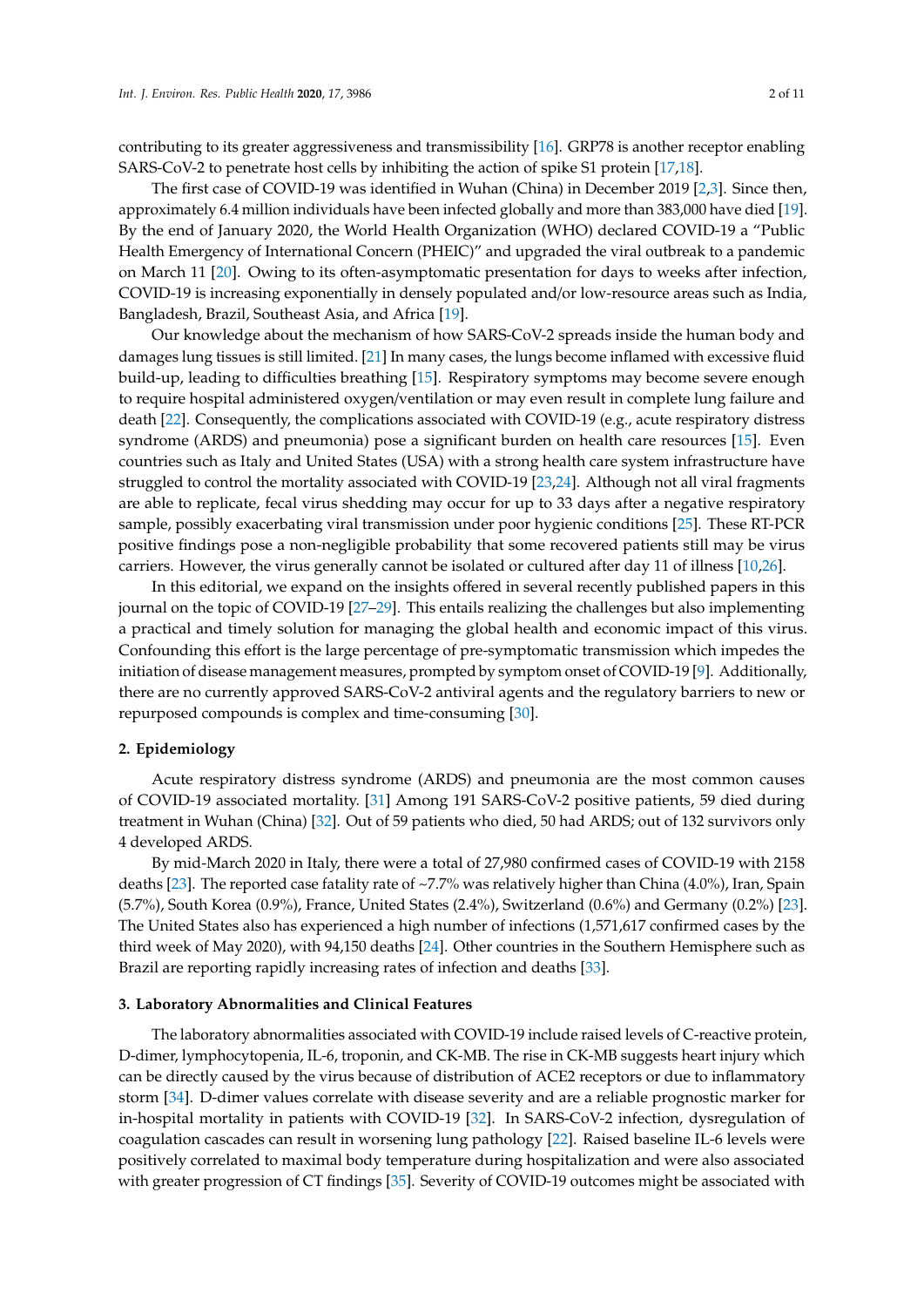excessive production of pro-inflammatory cytokines and 'cytokine storm' leading to ARDS-like disease. Therefore, therapies like IL 6 antibody blockers, stem cell therapy and transfusion convalescent plasma have been applied. Most deaths are attributable to ARDS, pneumonia and fluid leakage into the lungs [\[6\]](#page-6-4). Lymphocytopenia also is a prominent feature of COVID 19. Autopsy findings have revealed that secondary lymphoid tissues have been destroyed yielding splenic atrophy in these patients [\[36\]](#page-7-14).

Among the plethora of symptoms and signs caused by SARS-CoV-2, there is a marked variation in its presentation and severity and even in different strata of the same population. These symptoms have been known to develop within an incubation period of 14 days which can vary from 3 to 28 days [\[37\]](#page-7-15). While the most common symptoms encountered include fever, dry cough, dyspnea, and breathlessness, a wide range of other nondescript symptoms have been reported (e.g., aches and pains, sore throat, diarrhea, conjunctivitis, headache, loss of taste and sense of smell, rash on skin, and some discoloration of fingers and toes) [\[7\]](#page-6-5). Serious symptoms such as chest pain or pressure, loss of speech or movement also encompasses its clinical vignette [\[15\]](#page-6-11). Most patients have mild to moderate symptoms, but the disease can cause severe medical complications—especially among the elderly, immuno-compromised and those with co-morbidity such as diabetes and hypertension [\[10\]](#page-6-8).

Another prominent clinical feature is endothelium damage—a mimicry of vasculitis. Gangrene in extremities and bowel have been reported. Direct endothelial injury by the virus leading to disseminated intravascular coagulation (DIC) has been reported [\[34\]](#page-7-12). This is evident by congested blood vessels especially in the alveolar septum, small vessels showing hyperplasia, vessel wall thickening, luminal stenosis, occlusion, and focal hemorrhage in the vascular system. The cardiovascular system shows arrhythmias (atrial fibrillation, ventricular tachyarrhythmia and fibrillation), fulminant myocarditis, thromboembolism and DIC [\[34\]](#page-7-12). Pulmonary imaging studies reveal ground glass opacities, consolidation, crazy paving, cavitation, discrete nodules, pleural effusion, and lymphadenopathy [\[38\]](#page-7-16).

## **4. Risk Mitigation**

According to the Centers for Disease Control, there are two ways to control the damage associated with a viral infection: (1) reduce the spread of virus and, (2) decrease the associated disease severity [\[39\]](#page-7-17). Common precautions such as maintaining proper distance with sick people (at least 2.5 square meters), staying at home if sick, covering face while coughing and sneezing in public, and frequently washing hands are helpful in reducing the spread of the virus [\[6\]](#page-6-4). Most countries throughout the world have issued social distancing and hygiene associated notices, with some locales mandating a complete lockdown to slow the transmission of SARS-CoV-2 [\[40\]](#page-7-18). Contact tracing for those infected and quarantined remains an astute practice [\[9\]](#page-6-7).

Although there is a paucity of data supporting their use and safety, various pharmacologic agents/classes (e.g., therapeutic antibodies, cytokines, and nucleic acid-based therapies targeting virus gene expression) have been proposed to extenuate the severity of COVID-19 symptoms. Compounds receiving recent attention in the literature include (1) Hydroxychloroquine/chloroquine, (2) Oseltamivir, (3) Remdesivir/Ribavirin/Favipiravir, (4) ACE2, (5) Tocilizumab/Sarilmab, (6) Lopinavir-ritonavir/Darunavir, (7) Baraticinib, (8) non-steroidal anti-inflammatory drugs, and (9) Glucocorticoids, (10) anti H1 compounds (Cetirizine, Desloratadine, Levocetirizine), (11) Arbidol, and (12) Camostat mesylate [\[27](#page-7-6)[,30,](#page-7-8)[41](#page-8-0)[–43\]](#page-8-1). Virus-induced host immune system response and proposed targets for some of the above repurposed compounds encompass (1) targeting S protein/ACE2; inhibiting membrane fusion of the viral envelope; binding to host cell receptor ACE2 (Arbidol), (2) inhibiting TMPRSS2; preventing viral cell entry; priming S protein to facilitate its binding to ACE2 (Camostat mesylate; (3) inhibiting viral entry and endocytosis; supporting host immunodulatory effects (Chloroquine/Hydroxychloroquine), (4) binding IL-6 receptor, preventing IL-6 receptor activation; inhibiting IL-6 signaling (Tocilizumab/Sarilumab), (5) inhibiting 3-chymotrypsin-like protease; proteolysis of viral polyprotein into functional units (Lopinavir/Darunavir), (6) inhibiting viral RdRp (Ribavirin/Remdesivir/Favipiravir), and regulating blood pressure and volume of the cardiovascular system by targeting angiotensin AT2 receptor (L-163,491) [\[30](#page-7-8)[,42\]](#page-8-2). Many of these agents are being used anecdotally based on *in vitro* extrapolation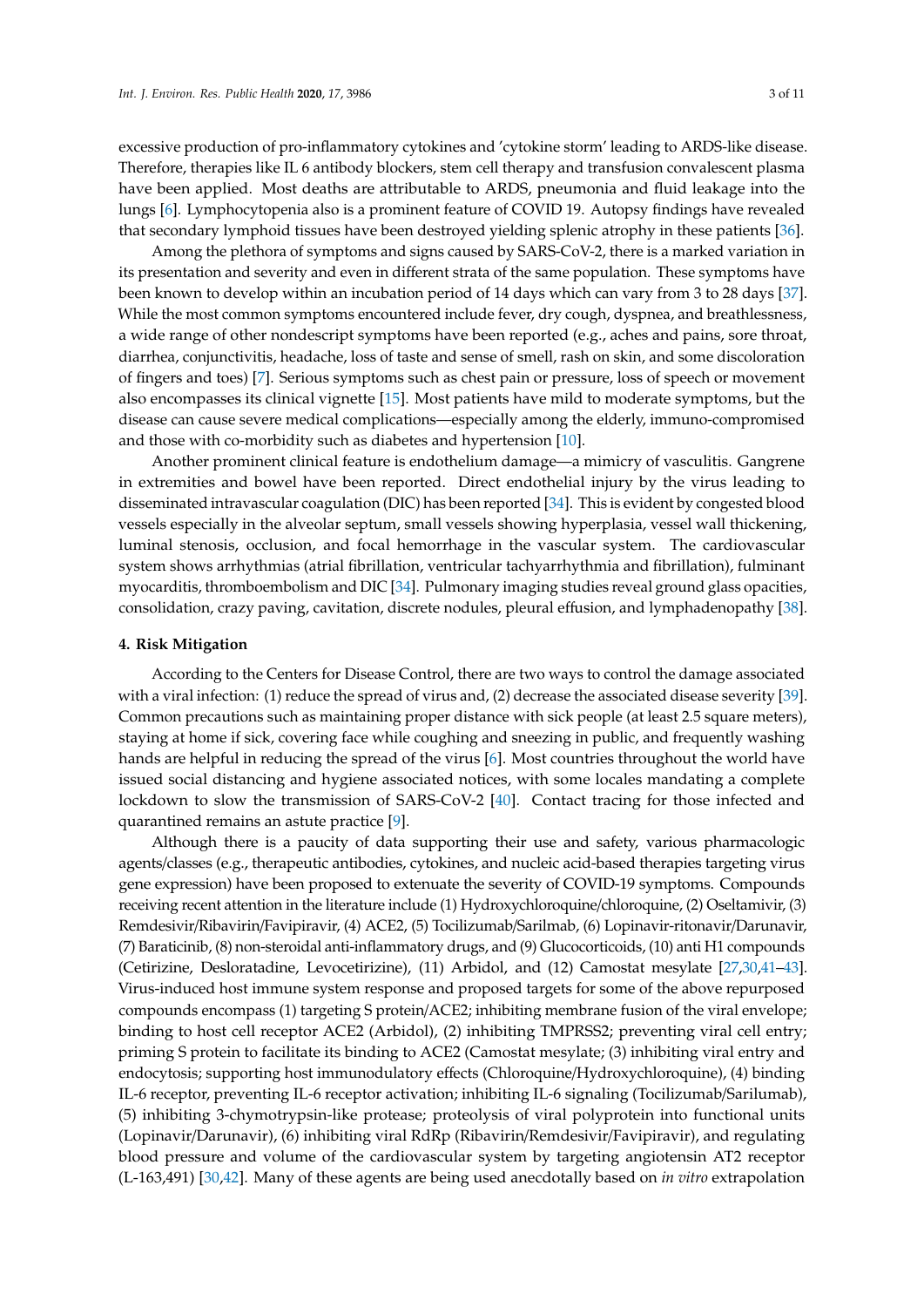or retrospective registry analysis, but caution is warranted in their unproven (or pilot) application in humans. Specific agents such as glucocorticoids, JAK inhibitors (baricitunib, ruxolitinib), and tocilizumab may have undesirable long-term side effects. For example, steroids and JAK inhibitors may blunt the interferon alpha (*IFN*-α) response that is supposed to be beneficial against the virus [\[44\]](#page-8-3).

Analyzing observational data from 8910 patients hospitalized with COVID-19 at 169 facilities in Asia, Europe, and North America (Surgical Outcomes Collaborative) between December 20, 2019 and March 15, 2020, the use of ACE inhibitors was associated with a lower occurrence of in-hospital deaths (odds ratio = 033,  $95\%CI = 0.20-0.54$ ) [\[45\]](#page-8-4). This result was independent of the patient's age, sex, coronary disease, congestive heart failure, arrhythmia, COPD, smoking status, and use of ARBs or statins. However, it is important to note that this was not a randomized controlled trial and confounding factors not accounted for in their analysis may have biased results. Additionally, a primary hypothesis was not pre-specified, and results were not adjusted for multiple testing. In a larger covariate-adjusted analysis (by the same team) of 96,032 COVID-19 registry patients, the uses of hydroxychloroquine (hazard ratio = 1.34, 95%CI = 1.22–1.46), hydroxychloroquine with a macrolide (1.45, 1.37–1.53), chloroquine (1.37, 1.22–1.53), and chloroquine with a macrolide (1.37, 1.27–1.47) were each independently associated with an increased risk of in-hospital mortality, in contrast to the above-mentioned use of ACE inhibitors [\[46\]](#page-8-5). An increased risk of *de novo* ventricular arrhythmia during hospitalization also was associated with these drug combinations.

Using untargeted computational modeling of molecular binding structures, the histamine-2 receptor antagonist famotidine has been identified for its propensity to inhibit 3-chymotrypsin-like protease (3CLP<sup>ro</sup>), which process proteins important for viral replication [\[47\]](#page-8-6). In a study of 1620 patients who tested positive for SAR-CoV-2 within 72 hours following admission (and not initially intubated), the use of famotidine was significantly associated with improved survival/intubation times, adjusting for baseline characteristics (hazard ratio =  $0.42$ ,  $95\%CI = 0.21 - 0.85$ ) [\[48\]](#page-8-7). In contrast, a protective effect was not observed for the use of proton pump inhibitors in this study. While intriguing, this was a single center study and additional randomized clinical trials are needed to replicate the findings in the general COVID-19 population.

Preliminary evidence from a randomized clinical trial of 1059 patients suggests a possible benefit for the investigational agent remdesivir (GS-5734), an inhibitor of viral RNA-dependent, RNA polymerase (with viral suppression previously shown against SARSCoV and MERS-CoV) [\[20\]](#page-6-17). Those who received remdesivir had a shorter recovery time (median of 11 days versus 15 days for referents; P < 0.0001) in adults hospitalized with COVID-19. Treated patients also manifested lower rates of acute respiratory failure and viral pneumonia. Under an emergency-use authorization, the U.S. Food and Drug Administration (FDA) has authorized the use of remdesivir for adults and children with severe COVID-19 disease. In summary discussion, the authors recommend that "future strategies should evaluate antiviral agents in combination with other therapeutic approaches or combinations of antiviral agents to continue to improve patient outcomes."

Below, we mention the properties of carnosine, a non-pharmacologic agent with antiviral activity and other therapeutic functions (antioxidant, antiglycation, metal ion chelator, immune response modulatory; see Figure [1\)](#page-4-0) [\[49,](#page-8-8)[50\]](#page-8-9). In response to the above-mentioned recommendation regarding the combination of therapeutic approaches, carnosine shows promise as a low-cost stopgap supplement, with potential additional benefits in the management of COVID-19 (especially until a vaccine becomes available or while putative pharmacologic agents undergo additional confirmatory testing). While there currently are no conclusive clinical trial data in support of any prophylactic therapy, supplemental compounds like carnosine are worthy of investigation [\[42\]](#page-8-2). This is particularly salient given the purported benefit of carnosine in mitigating comorbidities associated with COVID-19.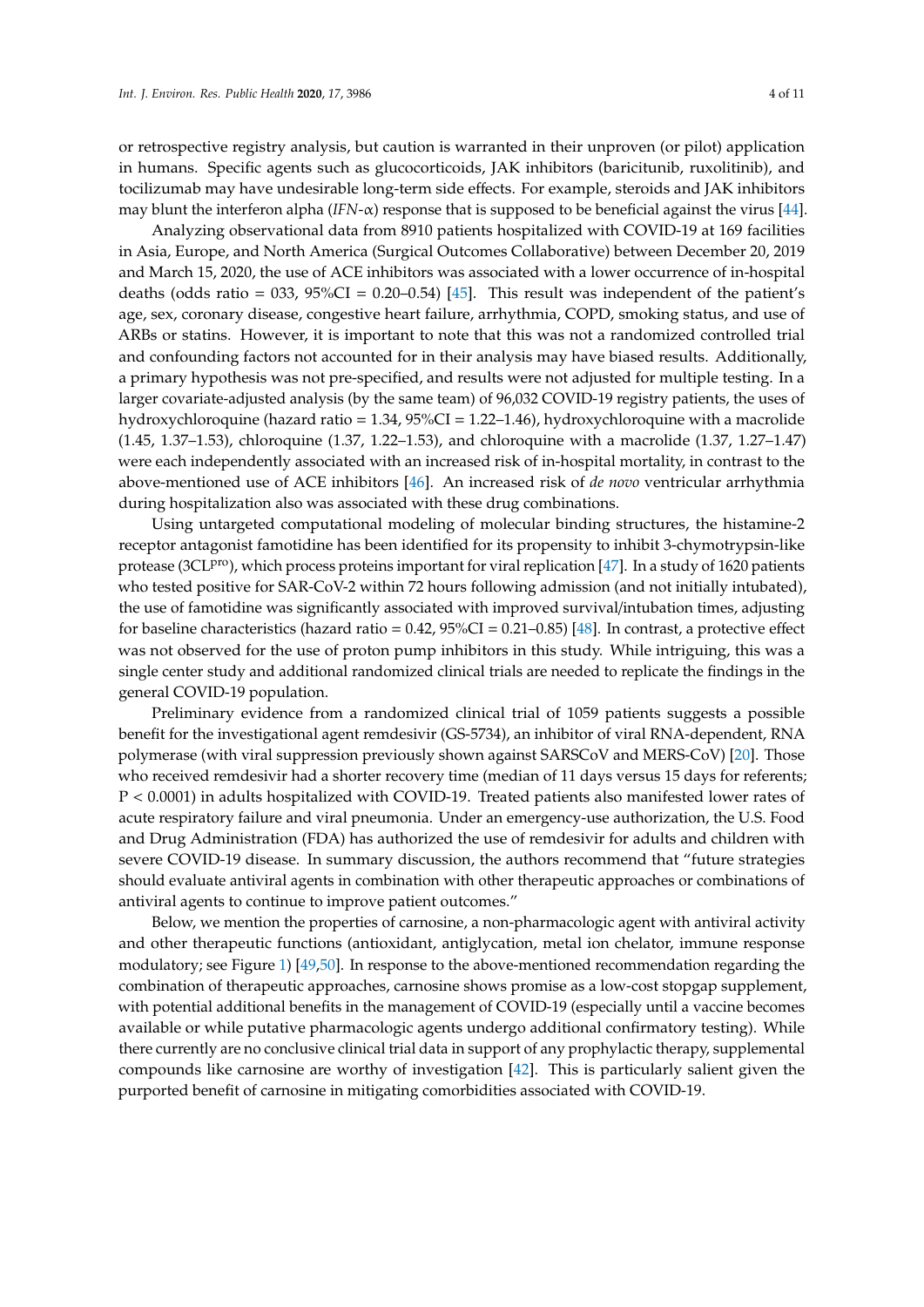<span id="page-4-0"></span>

**Figure 1.** Characteristics and possible therapeutic potential of carnosine. **Figure 1.** Characteristics and possible therapeutic potential of carnosine.

## **5. Carnosine**

**5. Carnosine** Carnosine (*N*-b-alanyl-L-histidine), an effective antiviral, antioxidant and antiglycating agent, is a naturally occurring dipeptide [\[51](#page-8-10)[–55\]](#page-8-11). It is present in skeletal system, cardiac muscles and brain of vertebrates [56,57]. This multifaceted compound also exhibits anti-inflammatory, anti-aging, antihypertensive, and antineoplastic properties, and is helpful in removing carbonyl species from the human body and maintaining its pH [\[50](#page-8-9)[,57,](#page-8-13)[58\]](#page-8-14). Carnosine acts as a chelating agent to reduce levels of heavy metals in the bloodstream [\[59\]](#page-8-15). A formulation of Zinc (which has intrinsic antiviral activity to the family of coronaviruses) and L-carnosine interacts synergistically to suppress inflammatory processes associated with a host of debilitating diseases [\[60,](#page-9-0)[61\]](#page-9-1). Carnosine is available as a low-cost, non-prescription supplement and may have benefits in the global management of COVID-19 and related viruses that may emerge in the future.

A common feature of all virus-induced human diseases is the sustained increase in levels of iNOS and Nitric Oxide (NO) [\[62](#page-9-2)[,63\]](#page-9-3). While increased NO concentrations are protective against microbial infections, the opposite is true in the case of viral infections [\[64\]](#page-9-4). In the latter scenario, NO reacts with oxygen free radicals to produce highly reactive peroxynitrites, which in turn damage tissue and DNA through the nitrosylation of cellular proteins and molecules [\[65](#page-9-5)[–67\]](#page-9-6). Owing to its anti-inflammatory and antioxidant properties, carnosine can reduce the concentration of highly reactive peroxynitrites in the human body, aiding the immune fight against viral infections such as influenza A, dengue fever and Zika [\[68\]](#page-9-7). Furthermore, in liver cell culture assays, carnosine has been shown to significantly influenza a<sub>re the</sub> in literature, in liver cell culture assays, carnosine the cell culture as eigenments, inhibit viral genome replication and to ameliorate cell viability post infection [\[69\]](#page-9-8).

In a laboratory study of BALB/c female mice infected with H9N2 influenza virus, 7 consecutive days  $\ln a$  laboratory study of BALB/c female mice infected with H9N2 influenza virus, 7 consecutive days  $\mathcal{L}$ of carnosine administered orally (10 mg/kg body mass) significantly reduced levels of TNF-a, IL-1b, TLR-4<br>PNM mRNA and protein, as well as decreasing overall mortality (43% versus 75%, P < 0.05). An improvement in pathological lung lesions, decreased lung wet mass ratio, and reduced myeloperoxidase activity<br>. also was reported. We similarly hypothesize that the oral administration of carnosine may play an<br>. myeloperoxidase activity also was reported. We similarly hypothesize that the oral administration of important role in reducing the lung tissue damage associated with SARS-CoV-2 infection and hence associated morbidity and mortality  $[70,71]$  $[70,71]$ .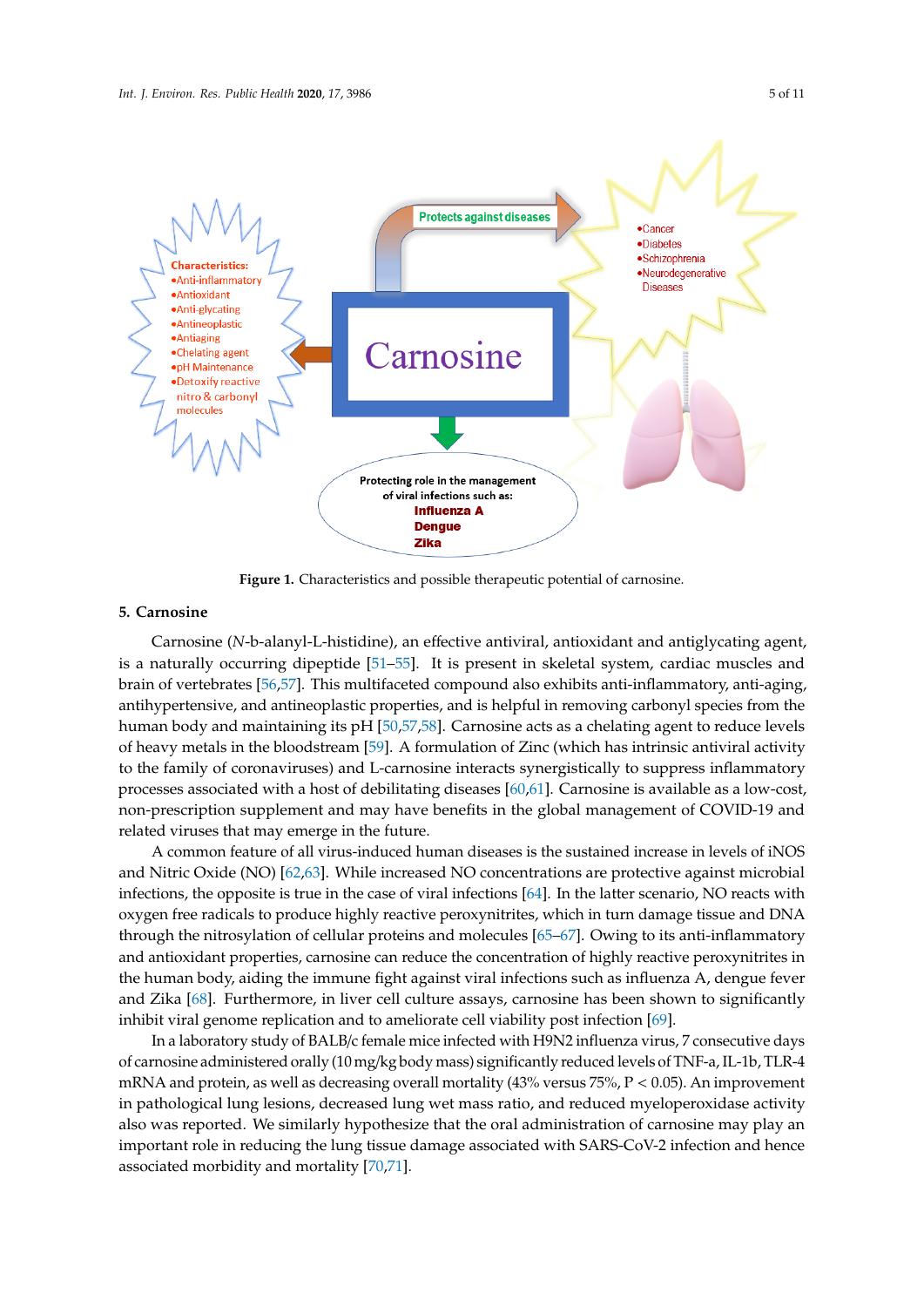the therapeutic effects of carnosine, autonomous of its antiviral properties [\[72](#page-9-11)[–74\]](#page-9-12). Compared with ApoE e3e3 homozygotes, COVID-19 positivity occurs more frequently among e4e4 homozygotes  $(OR = 2.3, 95\% CI = 1.7–3.2)$ , with increased severity being independent of pre-existing dementia, cardiovascular disease, and type-2 diabetes [\[75\]](#page-9-13). Both ACE2 and ApoE are highly co-expressed genes in type II alveolar cells in the lungs [\[76\]](#page-9-14). Among ApoE4 positive carriers, carnosine supplementation conveys positive benefits for mild cognitive impairment and blood flow in the prefrontal cortex of the brain [\[77](#page-9-15)[,78\]](#page-9-16). Dietary administration of carnosine also has been shown to prevent early atherosclerotic lesion formation in ApoE-null mice, as well as attenuating renal disease [\[79](#page-9-17)[,80\]](#page-10-0).

The regular administration of carnosine (in combination with forskolin, homotaurine, vitamins B1, B2, and B6, folic acid, and magnesium) for 2–4 months, has been shown to be safe for humans of different age groups. In two separate studies, one in obese patients with Type-II diabetes and the other in Gulf-War Veterans, the use of carnosine for 2 weeks was well tolerated without any reported adverse reactions. While carnosine holds promise as a useful therapeutic tool, the overall safety of this supplement in patients with COVID-19, many of whom have comorbid conditions such as cancer, heart disease, and diabetes, has yet to be tested [\[49,](#page-8-8)[68,](#page-9-7)[81–](#page-10-1)[83\]](#page-10-2). Information pertaining to the oral bioavailability and bioaccessibility of carnosine in human cohort studies also is limited at this time [\[84\]](#page-10-3). Accordingly, clinicians are advised to use prudent judgement when recommending the use of this (or any other over the counter compound) for their patients with COVID-19.

### **6. Conclusions**

There is an old parable that "you cannot remove all stones form the road, it's better to wear shoes". It is applicable here too. Containing COVID-19 is encumbered by the high rate of viral transmission in infected patients, as well as its asymptomatic period of infection [\[26,](#page-7-5)[85\]](#page-10-4). Nonetheless, given the promising results observed for other virus-related human and animal diseases, we are optimistic that carnosine may be helpful in reducing the severity of COVID-19 symptoms and associated comorbidities.

Vaccination is the optimal means to control the morbidity and mortality associated with viral infection. However, developing a vaccine for a novel virus (with the potential to mutate) is a lengthy process and may take 1–2 years or longer to fully establish safety and efficacy. The administration of carnosine to patients with COVID-19 during this interval may be helpful in curtailing this disease and merits future study. Its use also may prove beneficial in offsetting the associated burden on health care systems in resource-poor countries, which struggle with economic inequalities and the high cost and delivery of medical care [\[86\]](#page-10-5).

To date, the prevention and treatment of COVID-19 remains a challenge, with few definitive options. This is particularly concerning given that RT-PCR results may remain positive to Week 6 among infected individuals [\[87\]](#page-10-6). Patients are advised to seek medical consultation at the first signs of infection. They also should adhere to standard supportive care (e.g., symptomatic outpatient management, full intensive care support) under the supervision of a licensed medical practitioner when diagnosed with COVID-19 or related viral infections [\[42\]](#page-8-2).

**Author Contributions:** Conceptualization, C.J. and J.T.E.; writing—original draft preparation, C.J. and J.T.E.; writing—review and editing, S.K., S.S., and Y.M.C. All authors have read and agreed to the published version of the manuscript.

**Conflicts of Interest:** The authors declare no conflict of interest.

**Disclaimer:** The views expressed in this manuscript are those of the authors do not necessarily reflect the position or policy of CSPEC/DVAHCS, the U.S. Department of Defense, or the U.S. Government.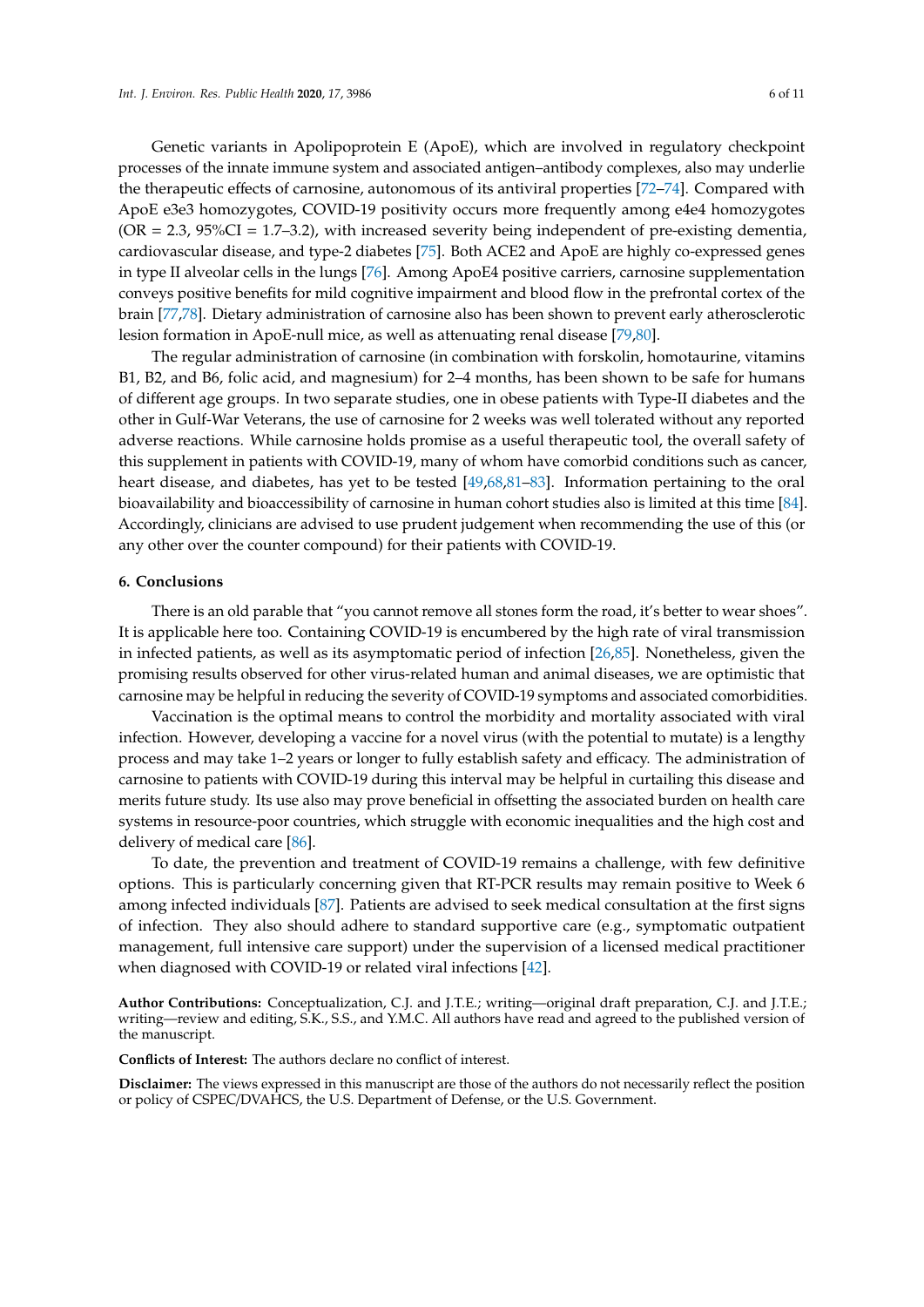## **References**

- <span id="page-6-0"></span>1. The species Severe acute respiratory syndrome-related coronavirus: Classifying 2019-nCoV and naming it SARS-CoV-2. *Nat. Microbiol.* **2020**, *5*, 536–544. [\[CrossRef\]](http://dx.doi.org/10.1038/s41564-020-0695-z) [\[PubMed\]](http://www.ncbi.nlm.nih.gov/pubmed/32123347)
- <span id="page-6-15"></span>2. Bernheim, A. COVID-19: Overview and Updates–Virology and History. Available online: https://www.vumedi.com/video/[covid-19-virology-how-does-the-virus-spread-how-long-can-it-live-on](https://www.vumedi.com/video/covid-19-virology-how-does-the-virus-spread-how-long-can-it-live-on-common-surfaces-what-are-the-new/)[common-surfaces-what-are-the-new](https://www.vumedi.com/video/covid-19-virology-how-does-the-virus-spread-how-long-can-it-live-on-common-surfaces-what-are-the-new/)/ (accessed on 16 May 2020).
- <span id="page-6-1"></span>3. Hwang, G. COVID-19 Infection Control in Radiology. Available online: https://[www.vumedi.com](https://www.vumedi.com/video/infection-control-for-covid-19-in-radiology/)/video/ [infection-control-for-covid-19-in-radiology](https://www.vumedi.com/video/infection-control-for-covid-19-in-radiology/)/ (accessed on 16 May 2020).
- <span id="page-6-2"></span>4. Lu, R.; Zhao, X.; Li, J.; Niu, P.; Yang, B.; Wu, H.; Wang, W.; Song, H.; Huang, B.; Zhu, N.; et al. Genomic characterisation and epidemiology of 2019 novel coronavirus: Implications for virus origins and receptor binding. *Lancet* **2020**, *395*, 565–574. [\[CrossRef\]](http://dx.doi.org/10.1016/S0140-6736(20)30251-8)
- <span id="page-6-3"></span>5. Lauer, S.A.; Grantz, K.H.; Bi, Q.; Jones, F.K.; Zheng, Q.; Meredith, H.R.; Azman, A.S.; Reich, N.G.; Lessler, J. The incubation period of coronavirus disease 2019 (COVID-19) from publicly reported confirmed cases: Estimation and application. *Ann. Intern. Med.* **2020**, *172*, 577–582. [\[CrossRef\]](http://dx.doi.org/10.7326/M20-0504)
- <span id="page-6-4"></span>6. Zhang, W.; Zhao, Y.; Zhang, F.; Wang, Q.; Li, T.; Liu, Z.; Wang, J.; Qin, Y.; Zhang, X.; Yan, X.; et al. The use of anti-inflammatory drugs in the treatment of people with severe coronavirus disease 2019 (COVID-19): The Perspectives of clinical immunologists from China. *Clin. Immunol.* **2020**, *214*, 108393. [\[CrossRef\]](http://dx.doi.org/10.1016/j.clim.2020.108393) [\[PubMed\]](http://www.ncbi.nlm.nih.gov/pubmed/32222466)
- <span id="page-6-5"></span>7. Li, H.; Liu, S.M.; Yu, X.H.; Tang, S.L.; Tang, C.K. Coronavirus disease 2019 (COVID-19): Current status and future perspectives. *Int. J. Antimicrob. Agents* **2020**, *55*, 105951. [\[CrossRef\]](http://dx.doi.org/10.1016/j.ijantimicag.2020.105951) [\[PubMed\]](http://www.ncbi.nlm.nih.gov/pubmed/32234466)
- <span id="page-6-6"></span>8. Day, M. Covid-19: Four fifths of cases are asymptomatic, China figures indicate. *BMJ* **2020**, *369*, m1375. [\[CrossRef\]](http://dx.doi.org/10.1136/bmj.m1375)
- <span id="page-6-7"></span>9. He, X.; Lau, E.H.Y.; Wu, P.; Deng, X.; Wang, J.; Hao, X.; Lau, Y.C.; Wong, J.Y.; Guan, Y.; Tan, X.; et al. Temporal dynamics in viral shedding and transmissibility of COVID-19. *Nat. Med.* **2020**, *26*, 672–675. [\[CrossRef\]](http://dx.doi.org/10.1038/s41591-020-0869-5)
- <span id="page-6-8"></span>10. Verity, R.; Okell, L.C.; Dorigatti, I.; Winskill, P.; Whittaker, C.; Imai, N.; Cuomo-Dannenburg, G.; Thompson, H.; Walker, P.G.T.; Fu, H.; et al. Estimates of the severity of coronavirus disease 2019: A model-based analysis. *Lancet Infect. Dis.* **2020**, *20*. [\[CrossRef\]](http://dx.doi.org/10.1016/S1473-3099(20)30243-7)
- <span id="page-6-9"></span>11. Petrosillo, N.; Viceconte, G.; Ergonul, O.; Ippolito, G.; Petersen, E. COVID-19, SARS and MERS: Are they closely related? *Clin. Microbiol. Infect.* **2020**, *26*, 729–734. [\[CrossRef\]](http://dx.doi.org/10.1016/j.cmi.2020.03.026)
- 12. Hoffmann, M.; Kleine-Weber, H.; Schroeder, S.; Krüger, N.; Herrler, T.; Erichsen, S.; Schiergens, T.S.; Herrler, G.; Wu, N.H.; Nitsche, A.; et al. SARS-CoV-2 cell entry depends on ACE2 and TMPRSS2 and is blocked by a clinically proven protease inhibitor. *Cell* **2020**, *181*, 271–280.e278. [\[CrossRef\]](http://dx.doi.org/10.1016/j.cell.2020.02.052)
- 13. Gheblawi, M.; Wang, K.; Viveiros, A.; Nguyen, Q.; Zhong, J.C.; Turner, A.J.; Raizada, M.K.; Grant, M.B.; Oudit, G.Y. Angiotensin-converting enzyme 2: SARS-CoV-2 receptor and regulator of the renin-angiotensin system: Celebrating the 20th anniversary of the discovery of ACE2. *Circ. Res.* **2020**, *126*, 1456–1474. [\[CrossRef\]](http://dx.doi.org/10.1161/CIRCRESAHA.120.317015) [\[PubMed\]](http://www.ncbi.nlm.nih.gov/pubmed/32264791)
- <span id="page-6-10"></span>14. Li, W.; Moore, M.J.; Vasilieva, N.; Sui, J.; Wong, S.K.; Berne, M.A.; Somasundaran, M.; Sullivan, J.L.; Luzuriaga, K.; Greenough, T.C.; et al. Angiotensin-converting enzyme 2 is a functional receptor for the SARS coronavirus. *Nature* **2003**, *426*, 450–454. [\[CrossRef\]](http://dx.doi.org/10.1038/nature02145) [\[PubMed\]](http://www.ncbi.nlm.nih.gov/pubmed/14647384)
- <span id="page-6-11"></span>15. Perrotta, F.; Matera, M.G.; Cazzola, M.; Bianco, A. Severe respiratory SARS-CoV2 infection: Does ACE2 receptor matter? *Respir. Med.* **2020**, *168*, 105996. [\[CrossRef\]](http://dx.doi.org/10.1016/j.rmed.2020.105996) [\[PubMed\]](http://www.ncbi.nlm.nih.gov/pubmed/32364961)
- <span id="page-6-12"></span>16. Tang, B.; Bragazzi, N.L.; Li, Q.; Tang, S.; Xiao, Y.; Wu, J. An updated estimation of the risk of transmission of the novel coronavirus (2019-nCov). *Infect. Dis. Model.* **2020**, *5*, 248–255. [\[CrossRef\]](http://dx.doi.org/10.1016/j.idm.2020.02.001)
- <span id="page-6-13"></span>17. Gallagher, T.M.; Buchmeier, M.J. Coronavirus spike proteins in viral entry and pathogenesis. *Virology* **2001**, *279*, 371–374. [\[CrossRef\]](http://dx.doi.org/10.1006/viro.2000.0757)
- <span id="page-6-14"></span>18. Ibrahim, I.M.; Abdelmalek, D.H.; Elshahat, M.E.; Elfiky, A.A. COVID-19 spike-host cell receptor GRP78 binding site prediction. *J. Infect.* **2020**, *80*, 554–562. [\[CrossRef\]](http://dx.doi.org/10.1016/j.jinf.2020.02.026)
- <span id="page-6-16"></span>19. COVID-19 Dashboard by the Center for Systems Science and Engineering (CSSE) at Johns Hopkins University (JHU). Available online: https://[coronavirus.jhu.edu](https://coronavirus.jhu.edu/map.html)/map.html (accessed on 26 May 2020).
- <span id="page-6-17"></span>20. Beigel, J.H.; Tomashek, K.M.; Dodd, L.E.; Mehta, A.K.; Zingman, B.S.; Kalil, A.C.; Hohmann, E.; Chu, H.Y.; Luetkemeyer, A.; Kline, S.; et al. Remdesivir for the treatment of Covid-19-preliminary report. *N. Engl. J. Med.* **2020**. [\[CrossRef\]](http://dx.doi.org/10.1056/NEJMoa2007764)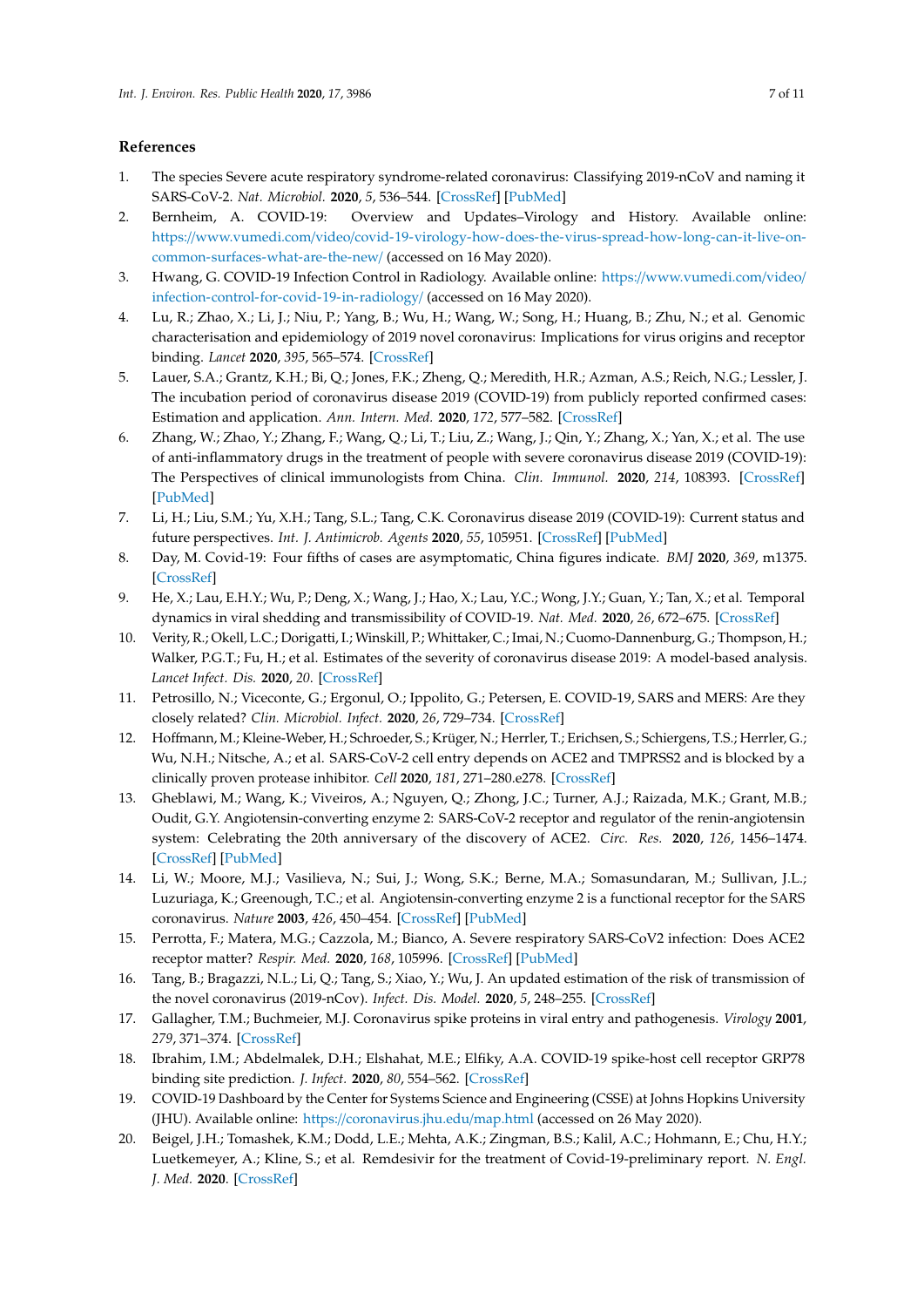- <span id="page-7-0"></span>21. What Coronavirus Does to the Lungs. Available online: https://[www.hopkinsmedicine.org](https://www.hopkinsmedicine.org/health/conditions-and-diseases/coronavirus/what-coronavirus-does-to-the-lungs)/health/conditionsand-diseases/coronavirus/[what-coronavirus-does-to-the-lungs](https://www.hopkinsmedicine.org/health/conditions-and-diseases/coronavirus/what-coronavirus-does-to-the-lungs) (accessed on 16 May 2020).
- <span id="page-7-1"></span>22. Xu, Z.; Shi, L.; Wang, Y.; Zhang, J.; Huang, L.; Zhang, C.; Liu, S.; Zhao, P.; Liu, H.; Zhu, L.; et al. Pathological findings of COVID-19 associated with acute respiratory distress syndrome. *Lancet Respir. Med.* **2020**, *8*, 420–422. [\[CrossRef\]](http://dx.doi.org/10.1016/S2213-2600(20)30076-X)
- <span id="page-7-2"></span>23. Lazzerini, M.; Putoto, G. COVID-19 in Italy: Momentous decisions and many uncertainties. *Lancet Glob. Health* **2020**, *8*, e641–e642. [\[CrossRef\]](http://dx.doi.org/10.1016/S2214-109X(20)30110-8)
- <span id="page-7-3"></span>24. Cases in the U.S. Coronavirus Disease 2019 (COVID-19). Available online: https://[www.cdc.gov](https://www.cdc.gov/coronavirus/2019-ncov/cases-updates/cases-in-us.html)/coronavirus/ 2019-ncov/cases-updates/[cases-in-us.html](https://www.cdc.gov/coronavirus/2019-ncov/cases-updates/cases-in-us.html) (accessed on 23 May 2020).
- <span id="page-7-4"></span>25. Xing, Y.H.; Ni, W.; Wu, Q.; Li, W.J.; Li, G.J.; Wang, W.D.; Tong, J.N.; Song, X.F.; Wing-Kin Wong, G.; Xing, Q.S. Prolonged viral shedding in feces of pediatric patients with coronavirus disease 2019. *J. Microbiol. Immunol. Infect.* **2020**. [\[CrossRef\]](http://dx.doi.org/10.1016/j.jmii.2020.03.021)
- <span id="page-7-5"></span>26. Lan, L.; Xu, D.; Ye, G.; Xia, C.; Wang, S.; Li, Y.; Xu, H. Positive RT-PCR test results in patients recovered from COVID-19. *JAMA* **2020**, *323*, 1502–1503. [\[CrossRef\]](http://dx.doi.org/10.1001/jama.2020.2783) [\[PubMed\]](http://www.ncbi.nlm.nih.gov/pubmed/32105304)
- <span id="page-7-6"></span>27. Di Gennaro, F.; Pizzol, D.; Marotta, C.; Antunes, M.; Racalbuto, V.; Veronese, N.; Smith, L. Coronavirus diseases (COVID-19) current status and future perspectives: A narrative review. *Int. J. Environ. Res. Public Health* **2020**, *17*. [\[CrossRef\]](http://dx.doi.org/10.3390/ijerph17082690) [\[PubMed\]](http://www.ncbi.nlm.nih.gov/pubmed/32295188)
- 28. Duan, T.; Jiang, H.; Deng, X.; Zhang, Q.; Wang, F. Government intervention, risk perception, and the adoption of protective action recommendations: Evidence from the COVID-19 prevention and control experience of China. *Int. J. Environ. Res. Public Health* **2020**, *17*. [\[CrossRef\]](http://dx.doi.org/10.3390/ijerph17103387) [\[PubMed\]](http://www.ncbi.nlm.nih.gov/pubmed/32414013)
- <span id="page-7-7"></span>29. Cori, L.; Bianchi, F.; Cadum, E.; Anthonj, C. Risk perception and COVID-19. *Int. J. Environ. Res. Public Health* **2020**, *17*. [\[CrossRef\]](http://dx.doi.org/10.3390/ijerph17093114)
- <span id="page-7-8"></span>30. Liu, C.; Zhou, Q.; Li, Y.; Garner, L.V.; Watkins, S.P.; Carter, L.J.; Smoot, J.; Gregg, A.C.; Daniels, A.D.; Jervey, S.; et al. Research and development on therapeutic agents and vaccines for COVID-19 and related human coronavirus diseases. *ACS Cent. Sci.* **2020**, *6*, 315–331. [\[CrossRef\]](http://dx.doi.org/10.1021/acscentsci.0c00272)
- <span id="page-7-9"></span>31. Heres the Damage Coronavirus COVID19 Can Do to Your Lungs. Available online: https://[health.clevelandclinic.](https://health.clevelandclinic.org/heres-the-damage-coronavirus-covid-19-can-do-to-your-lungs/) org/[heres-the-damage-coronavirus-covid-19-can-do-to-your-lungs](https://health.clevelandclinic.org/heres-the-damage-coronavirus-covid-19-can-do-to-your-lungs/)/ (accessed on 16 May 2020).
- <span id="page-7-10"></span>32. Zhou, F.; Yu, T.; Du, R.; Fan, G.; Liu, Y.; Liu, Z.; Xiang, J.; Wang, Y.; Song, B.; Gu, X.; et al. Clinical course and risk factors for mortality of adult inpatients with COVID-19 in Wuhan, China: A retrospective cohort study. *Lancet* **2020**, *395*, 1054–1062. [\[CrossRef\]](http://dx.doi.org/10.1016/S0140-6736(20)30566-3)
- <span id="page-7-11"></span>33. Sahu, K.K.; Mishra, A.K.; Lal, A. COVID-2019: Update on epidemiology, disease spread and management. *Monaldi Arch. Chest Dis.* **2020**, *90*. [\[CrossRef\]](http://dx.doi.org/10.4081/monaldi.2020.1292)
- <span id="page-7-12"></span>34. Guo, J.; Huang, Z.; Lin, L.; Lv, J. Coronavirus disease 2019 (COVID-19) and cardiovascular disease: A viewpoint on the potential influence of angiotensin-converting enzyme inhibitors/angiotensin receptor blockers on onset and severity of severe acute respiratory syndrome coronavirus 2 Infection. *J. Am. Heart Assoc.* **2020**, *9*, e016219. [\[CrossRef\]](http://dx.doi.org/10.1161/jaha.120.016219) [\[PubMed\]](http://www.ncbi.nlm.nih.gov/pubmed/32233755)
- <span id="page-7-13"></span>35. Liu, T.; Zhang, J.; Yang, Y.; Ma, H.; Li, Z.; Zhang, J.; Cheng, J.; Zhang, X.; Zhao, Y.; Xia, Z.; et al. The role of interleukin-6 in monitoring severe case of coronavirus disease 2019. *EMBO Mol. Med.* **2020**. [\[CrossRef\]](http://dx.doi.org/10.15252/emmm.202012421)
- <span id="page-7-14"></span>36. Xu, X.; Chang, X.N.; Pan, H.X.; Su, H.; Huang, B.; Yang, M.; Luo, D.J.; Weng, M.X.; Ma, L.; Nie, X. Pathological changes of the spleen in ten patients with new coronavirus infection by minimally invasive autopsies. *Chin. J. Pathol.* **2020**, *49*, E014. [\[CrossRef\]](http://dx.doi.org/10.3760/cma.j.cn112151-20200401-00278)
- <span id="page-7-15"></span>37. Su, L.; Ma, X.; Yu, H.; Zhang, Z.; Bian, P.; Han, Y.; Sun, J.; Liu, Y.; Yang, C.; Geng, J.; et al. The different clinical characteristics of corona virus disease cases between children and their families in China-the character of children with COVID-19. *Emerg. Microbes Infect.* **2020**, *9*, 707–713. [\[CrossRef\]](http://dx.doi.org/10.1080/22221751.2020.1744483)
- <span id="page-7-16"></span>38. Hosseiny, M.; Kooraki, S.; Gholamrezanezhad, A.; Reddy, S.; Myers, L. Radiology perspective of coronavirus disease 2019 (COVID-19): Lessons from severe acute respiratory syndrome and middle east respiratory syndrome. *AJR* **2020**, *214*, 1078–1082. [\[CrossRef\]](http://dx.doi.org/10.2214/AJR.20.22969) [\[PubMed\]](http://www.ncbi.nlm.nih.gov/pubmed/32108495)
- <span id="page-7-17"></span>39. How to Protect Yourself & Others. Available online: https://[www.cdc.gov](https://www.cdc.gov/coronavirus/2019-ncov/prevent-getting-sick/prevention.html)/coronavirus/2019-ncov/preventgetting-sick/[prevention.html](https://www.cdc.gov/coronavirus/2019-ncov/prevent-getting-sick/prevention.html) (accessed on 16 May 2020).
- <span id="page-7-18"></span>40. Jung, F.; Krieger, V.; Hufert, F.T.; Küpper, J.H. How we should respond to the Coronavirus SARS-CoV-2 outbreak: A German perspective. *Clin. Hemorheol. Microcirc.* **2020**. [\[CrossRef\]](http://dx.doi.org/10.3233/CH-209004) [\[PubMed\]](http://www.ncbi.nlm.nih.gov/pubmed/32390611)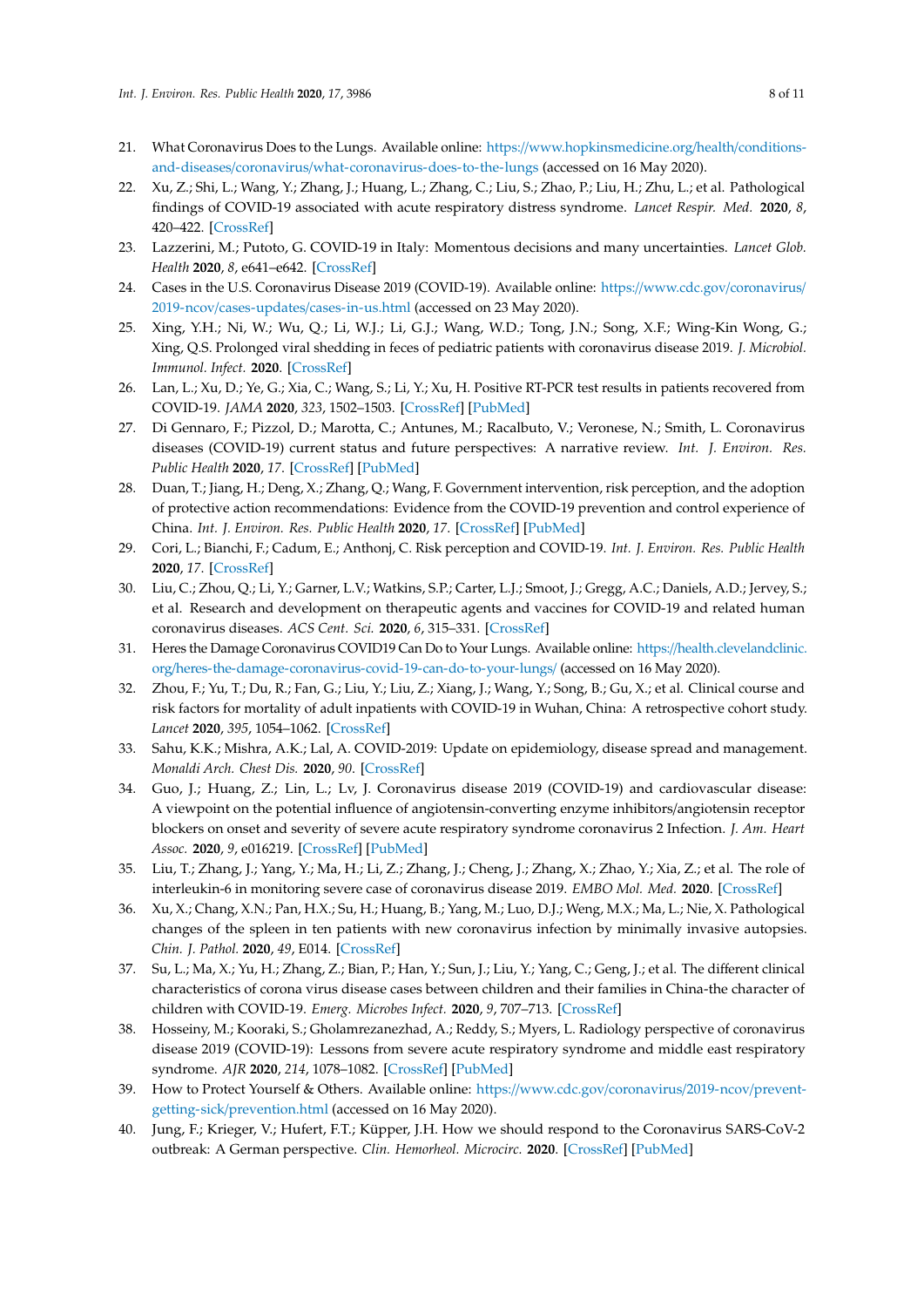- <span id="page-8-0"></span>41. Arminjon, S.; Gonnet, S.; Kaji, E.; Rezeau-Frantz, H. Antihistamines as a Therapeutic Care Plan of COVID-19 about 26 Cases. 2020. Available online: https://www.researchgate.net/profile/[Annwyne\\_Houldsworth2](https://www.researchgate.net/profile/Annwyne_Houldsworth2/post/What_therapies_are_available_for_the_cytokine_storm_management_in_severely_COVID_19-affected_patients_with_lung_inflammation/attachment/5eb02184f155db0001f96b31/AS%3A887471994843143%401588601220865/download/Antihistamines+as+a+therapeutic+care+plan+of+Covid-19+About+26+cases+%281%29.pdf)/post/ [What\\_therapies\\_are\\_available\\_for\\_the\\_cytokine\\_storm\\_management\\_in\\_severely\\_COVID\\_19-a](https://www.researchgate.net/profile/Annwyne_Houldsworth2/post/What_therapies_are_available_for_the_cytokine_storm_management_in_severely_COVID_19-affected_patients_with_lung_inflammation/attachment/5eb02184f155db0001f96b31/AS%3A887471994843143%401588601220865/download/Antihistamines+as+a+therapeutic+care+plan+of+Covid-19+About+26+cases+%281%29.pdf)ffected\_ [patients\\_with\\_lung\\_inflammation](https://www.researchgate.net/profile/Annwyne_Houldsworth2/post/What_therapies_are_available_for_the_cytokine_storm_management_in_severely_COVID_19-affected_patients_with_lung_inflammation/attachment/5eb02184f155db0001f96b31/AS%3A887471994843143%401588601220865/download/Antihistamines+as+a+therapeutic+care+plan+of+Covid-19+About+26+cases+%281%29.pdf)/attachment/5eb02184f155db0001f96b31/AS%3A887471994843143% [401588601220865](https://www.researchgate.net/profile/Annwyne_Houldsworth2/post/What_therapies_are_available_for_the_cytokine_storm_management_in_severely_COVID_19-affected_patients_with_lung_inflammation/attachment/5eb02184f155db0001f96b31/AS%3A887471994843143%401588601220865/download/Antihistamines+as+a+therapeutic+care+plan+of+Covid-19+About+26+cases+%281%29.pdf)/download/Antihistamines+as+a+therapeutic+care+plan+of+Covid-19+About+26+ cases+[%281%29.pdf](https://www.researchgate.net/profile/Annwyne_Houldsworth2/post/What_therapies_are_available_for_the_cytokine_storm_management_in_severely_COVID_19-affected_patients_with_lung_inflammation/attachment/5eb02184f155db0001f96b31/AS%3A887471994843143%401588601220865/download/Antihistamines+as+a+therapeutic+care+plan+of+Covid-19+About+26+cases+%281%29.pdf) (accessed on 12 April 2020).
- <span id="page-8-2"></span>42. Sanders, J.M.; Monogue, M.L.; Jodlowski, T.Z.; Cutrell, J.B. Pharmacologic treatments for coronavirus disease 2019 (COVID-19): A review. *JAMA* **2020**. [\[CrossRef\]](http://dx.doi.org/10.1001/jama.2020.6019) [\[PubMed\]](http://www.ncbi.nlm.nih.gov/pubmed/32282022)
- <span id="page-8-1"></span>43. Gordon, D.E.; Jang, G.M.; Bouhaddou, M.; Xu, J.; Obernier, K.; White, K.M.; O'Meara, M.J.; Rezelj, V.V.; Guo, J.Z.; Swaney, D.L.; et al. A SARS-CoV-2 protein interaction map reveals targets for drug repurposing. *Nature* **2020**. [\[CrossRef\]](http://dx.doi.org/10.1038/s41586-020-2286-9)
- <span id="page-8-3"></span>44. Boor, P.P.C.; de Ruiter, P.E.; Asmawidjaja, P.S.; Lubberts, E.; van der Laan, L.J.W.; Kwekkeboom, J. JAK-inhibitor tofacitinib suppresses interferon alfa production by plasmacytoid dendritic cells and inhibits arthrogenic and antiviral effects of interferon alfa. *Transl. Res.* **2017**, *188*, 67–79. [\[CrossRef\]](http://dx.doi.org/10.1016/j.trsl.2016.11.006)
- <span id="page-8-4"></span>45. Mehra, M.R.; Desai, S.S.; Kuy, S.; Henry, T.D.; Patel, A.N. Cardiovascular disease, drug therapy, and mortality in COVID-19. *N. Engl. J. Med.* **2020**. [\[CrossRef\]](http://dx.doi.org/10.1056/NEJMoa2007621)
- <span id="page-8-5"></span>46. Mehra, M.R.; Desai, S.S.; Ruschitzka, F.; Patel, A.N. Hydroxychloroquine or chloroquine with or without a macrolide for treatment of COVID-19: A multinational registry analysis. *Lancet* **2020**. [\[CrossRef\]](http://dx.doi.org/10.1016/S0140-6736(20)31180-6)
- <span id="page-8-6"></span>47. Wu, C.; Liu, Y.; Yang, Y.; Zhang, P.; Zhong, W.; Wang, Y.; Wang, Q.; Xu, Y.; Li, M.; Li, X.; et al. Analysis of therapeutic targets for SARS-CoV-2 and discovery of potential drugs by computational methods. *Acta Pharm. Sin. B* **2020**. [\[CrossRef\]](http://dx.doi.org/10.1016/j.apsb.2020.02.008)
- <span id="page-8-7"></span>48. Freedberg, D.E.; Conigliaro, J.; Wang, T.C.; Tracey, K.J.; Callahan, M.V.; Abrams, J.A.; Sobieszczyk, M.E.; Markowitz, D.D.; Gupta, A.; O'Donnell, M.R.; et al. Famotidine use is associated with improved clinical outcomes in hospitalized COVID-19 patients: A propensity score matched retrospective cohort study. *Gastroenterology* **2020**. [\[CrossRef\]](http://dx.doi.org/10.1053/j.gastro.2020.05.053)
- <span id="page-8-8"></span>49. Artioli, G.G.; Sale, C.; Jones, R.L. Carnosine in health and disease. *Eur. J. Sport Sci.* **2019**, *19*, 30–39. [\[CrossRef\]](http://dx.doi.org/10.1080/17461391.2018.1444096) [\[PubMed\]](http://www.ncbi.nlm.nih.gov/pubmed/29502490)
- <span id="page-8-9"></span>50. Chmielewska, K.; Dzierzbicka, K.; Inkielewicz-Stepniak, I.; Przybylowska, M. Therapeutic potential of carnosine and its derivatives in the treatment of human diseases. *Chem. Res. Toxicol.* **2020**. [\[CrossRef\]](http://dx.doi.org/10.1021/acs.chemrestox.0c00010) [\[PubMed\]](http://www.ncbi.nlm.nih.gov/pubmed/32202758)
- <span id="page-8-10"></span>51. Jackson, M.C.; Lenney, J.F. The distribution of carnosine and related dipeptides in rat and human tissues. *Inflamm. Res.* **1996**, *45*, 132–135. [\[CrossRef\]](http://dx.doi.org/10.1007/BF02265166) [\[PubMed\]](http://www.ncbi.nlm.nih.gov/pubmed/8689392)
- 52. Rolle, T.; Dallorto, L.; Rossatto, S.; Curto, D.; Nuzzi, R. Assessing the performance of daily intake of a homotaurine, carnosine, forskolin, vitamin B2, vitamin B6, and magnesium based food supplement for the maintenance of visual function in patients with primary open angle glaucoma. *J. Ophthalmol.* **2020**, *2020*, 1–9. [\[CrossRef\]](http://dx.doi.org/10.1155/2020/7879436) [\[PubMed\]](http://www.ncbi.nlm.nih.gov/pubmed/32411435)
- 53. Chengappa, K.N.; Turkin, S.R.; DeSanti, S.; Bowie, C.R.; Brar, J.S.; Schlicht, P.J.; Murphy, S.L.; Hetrick, M.L.; Bilder, R.; Fleet, D. A preliminary, randomized, double-blind, placebo-controlled trial of L-carnosine to improve cognition in schizophrenia. *Schizophr. Res.* **2012**, *142*, 145–152. [\[CrossRef\]](http://dx.doi.org/10.1016/j.schres.2012.10.001)
- 54. Chez, M.G.; Buchanan, C.P.; Aimonovitch, M.C.; Becker, M.; Schaefer, K.; Black, C.; Komen, J. Double-blind, placebo-controlled study of L-carnosine supplementation in children with autistic spectrum disorders. *J. Child Neurol.* **2002**, *17*, 833–837. [\[CrossRef\]](http://dx.doi.org/10.1177/08830738020170111501)
- <span id="page-8-11"></span>55. Xu, T.; Wang, C.; Zhang, R.; Xu, M.; Liu, B.; Wei, D.; Wang, G.; Tian, S. Carnosine markedly ameliorates H9N2 swine influenza virus-induced acute lung injury. *J. Gen. Virol.* **2015**, *96*, 2939–2950. [\[CrossRef\]](http://dx.doi.org/10.1099/jgv.0.000238)
- <span id="page-8-12"></span>56. Gulewitsch, W.; Amiradžibi, S. Ueber das carnosine, eine neue organische base des fleischextractes. *Ber. Dtsch. Chem. Ges.* **1900**, *2*, 1902–1903. [\[CrossRef\]](http://dx.doi.org/10.1002/cber.19000330275)
- <span id="page-8-13"></span>57. Quinn, P.J.; Boldyrev, A.A.; Formazuyk, V.E. Carnosine: Its properties, functions and potential therapeutic applications. *Mol. Asp. Med.* **1992**, *13*, 379–444. [\[CrossRef\]](http://dx.doi.org/10.1016/0098-2997(92)90006-L)
- <span id="page-8-14"></span>58. Prokopieva, V.D.; Yarygina, E.G.; Bokhan, N.A.; Ivanova, S.A. Use of carnosine for oxidative stress reduction in different pathologies. *Oxid. Med. Cell. Longev.* **2016**, *2016*, 2939087. [\[CrossRef\]](http://dx.doi.org/10.1155/2016/2939087)
- <span id="page-8-15"></span>59. Horning, M.S.; Blakemore, L.J.; Trombley, P.Q. Endogenous mechanisms of neuroprotection: Role of zinc, copper, and carnosine. *Brain Res.* **2000**, *852*, 56–61. [\[CrossRef\]](http://dx.doi.org/10.1016/S0006-8993(99)02215-5)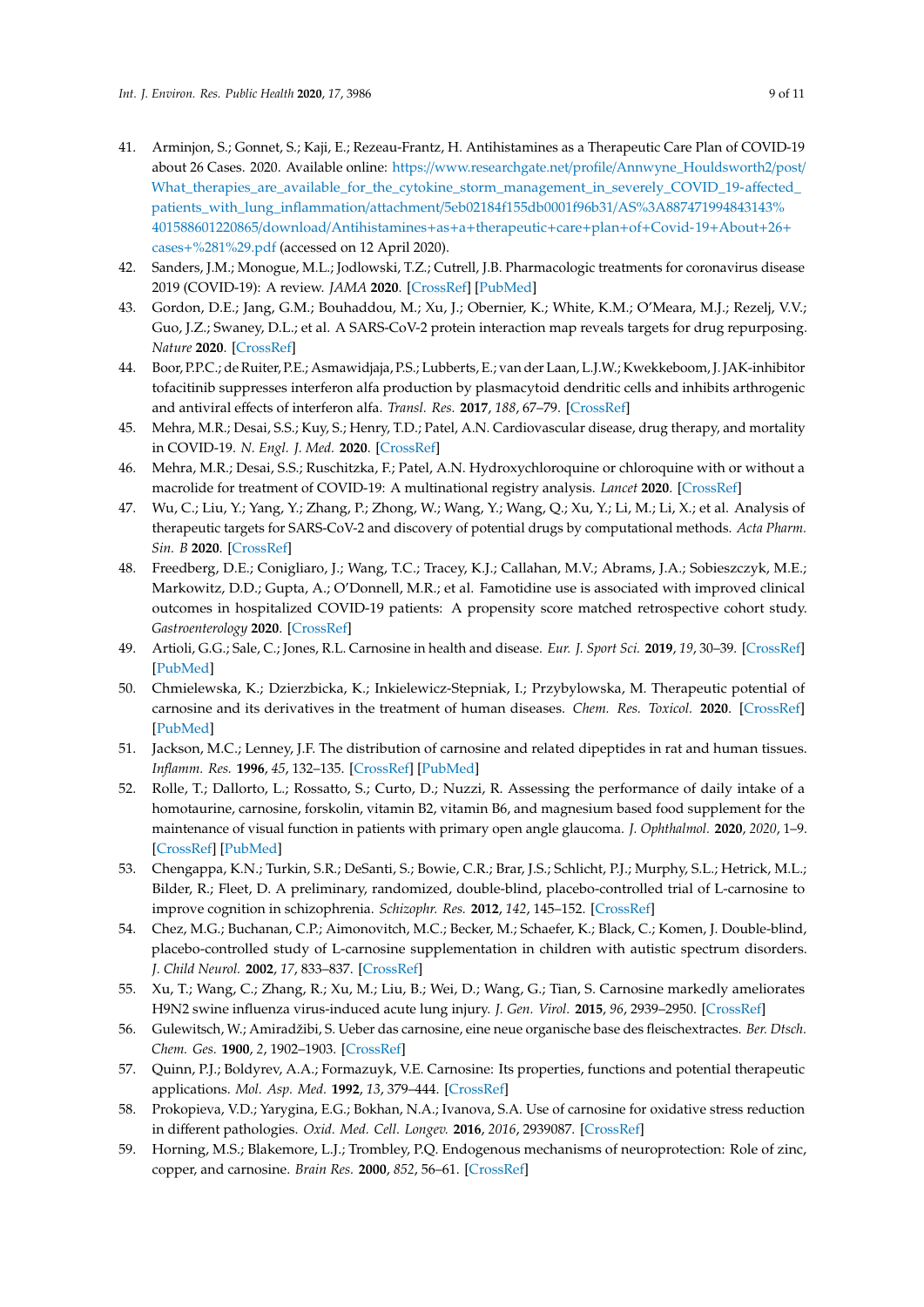- <span id="page-9-0"></span>60. Ooi, T.C.; Chan, K.M.; Sharif, R. Zinc L-carnosine suppresses inflammatory responses in lipopolysaccharide-induced RAW 264.7 murine macrophages cell line via activation of Nrf2/HO-1 signaling pathway. *Immunopharmacol. Immunotoxicol.* **2017**, *39*, 259–267. [\[CrossRef\]](http://dx.doi.org/10.1080/08923973.2017.1344987) [\[PubMed\]](http://www.ncbi.nlm.nih.gov/pubmed/28697633)
- <span id="page-9-1"></span>61. Mahmood, A.; FitzGerald, A.J.; Marchbank, T.; Ntatsaki, E.; Murray, D.; Ghosh, S.; Playford, R.J. Zinc carnosine, a health food supplement that stabilises small bowel integrity and stimulates gut repair processes. *Gut* **2007**, *56*, 168–175. [\[CrossRef\]](http://dx.doi.org/10.1136/gut.2006.099929) [\[PubMed\]](http://www.ncbi.nlm.nih.gov/pubmed/16777920)
- <span id="page-9-2"></span>62. Perrone, L.A.; Belser, J.A.; Wadford, D.A.; Katz, J.M.; Tumpey, T.M. Inducible nitric oxide contributes to viral pathogenesis following highly pathogenic influenza virus infection in mice. *J. Infect. Dis.* **2013**, *207*, 1576–1584. [\[CrossRef\]](http://dx.doi.org/10.1093/infdis/jit062) [\[PubMed\]](http://www.ncbi.nlm.nih.gov/pubmed/23420903)
- <span id="page-9-3"></span>63. Majano, P.L.; García-Monzón, C.; López-Cabrera, M.; Lara-Pezzi, E.; Fernández-Ruiz, E.; García-Iglesias, C.; Borque, M.J.; Moreno-Otero, R. Inducible nitric oxide synthase expression in chronic viral hepatitis. Evidence for a virus-induced gene upregulation. *J. Clin. Investig.* **1998**, *101*, 1343–1352. [\[CrossRef\]](http://dx.doi.org/10.1172/JCI774) [\[PubMed\]](http://www.ncbi.nlm.nih.gov/pubmed/9525976)
- <span id="page-9-4"></span>64. James, S.L. Role of nitric oxide in parasitic infections. *Microbiol. Rev.* **1995**, *59*, 533–547. [\[CrossRef\]](http://dx.doi.org/10.1128/MMBR.59.4.533-547.1995)
- <span id="page-9-5"></span>65. Akaike, T. Role of free radicals in viral pathogenesis and mutation. *Rev. Med. Virol.* **2001**, *11*, 87–101. [\[CrossRef\]](http://dx.doi.org/10.1002/rmv.303)
- 66. Akaike, T.; Noguchi, Y.; Ijiri, S.; Setoguchi, K.; Suga, M.; Zheng, Y.M.; Dietzschold, B.; Maeda, H. Pathogenesis of influenza virus-induced pneumonia: Involvement of both nitric oxide and oxygen radicals. *Proc. Natl. Acad. Sci. USA* **1996**, *93*, 2448–2453. [\[CrossRef\]](http://dx.doi.org/10.1073/pnas.93.6.2448)
- <span id="page-9-7"></span><span id="page-9-6"></span>67. Akaike, T.; Maeda, H. Nitric oxide and virus infection. *Immunology* **2000**, *101*, 300–308. [\[CrossRef\]](http://dx.doi.org/10.1046/j.1365-2567.2000.00142.x)
- 68. Babizhayev, M.A.; Deyev, A.I. Management of the virulent influenza virus infection by oral formulation of nonhydrolized carnosine and isopeptide of carnosine attenuating proinflammatory cytokine-induced nitric oxide production. *Am. J. Ther.* **2012**, *19*, e25–e47. [\[CrossRef\]](http://dx.doi.org/10.1097/MJT.0b013e3181dcf589)
- <span id="page-9-8"></span>69. Rothan, H.A.; Abdulrahman, A.Y.; Khazali, A.S.; Nor Rashid, N.; Chong, T.T.; Yusof, R. Carnosine exhibits significant antiviral activity against Dengue and Zika virus. *J. Pept. Sci.* **2019**, *25*, e3196. [\[CrossRef\]](http://dx.doi.org/10.1002/psc.3196) [\[PubMed\]](http://www.ncbi.nlm.nih.gov/pubmed/31290226)
- <span id="page-9-9"></span>70. de Courten, B.; Jakubova, M.; de Courten, M.P.; Kukurova, I.J.; Vallova, S.; Krumpolec, P.; Valkovic, L.; Kurdiova, T.; Garzon, D.; Barbaresi, S.; et al. Effects of carnosine supplementation on glucose metabolism: Pilot clinical trial. *Obes. (Silver Spring)* **2016**, *24*, 1027–1034. [\[CrossRef\]](http://dx.doi.org/10.1002/oby.21434) [\[PubMed\]](http://www.ncbi.nlm.nih.gov/pubmed/27040154)
- <span id="page-9-10"></span>71. Baraniuk, J.N.; El-Amin, S.; Corey, R.; Rayhan, R.; Timbol, C. Carnosine treatment for Gulf War illness: A randomized controlled trial. *Glob. J. Health Sci.* **2013**, *5*, 69–81. [\[CrossRef\]](http://dx.doi.org/10.5539/gjhs.v5n3p69) [\[PubMed\]](http://www.ncbi.nlm.nih.gov/pubmed/23618477)
- <span id="page-9-11"></span>72. Noris, M.; Remuzzi, G. Overview of complement activation and regulation. *Semin. Nephrol.* **2013**, *33*, 479–492. [\[CrossRef\]](http://dx.doi.org/10.1016/j.semnephrol.2013.08.001) [\[PubMed\]](http://www.ncbi.nlm.nih.gov/pubmed/24161035)
- 73. Vignesh, P.; Rawat, A.; Sharma, M.; Singh, S. Complement in autoimmune diseases. *Clin. Chim. Acta* **2017**, *465*, 123–130. [\[CrossRef\]](http://dx.doi.org/10.1016/j.cca.2016.12.017) [\[PubMed\]](http://www.ncbi.nlm.nih.gov/pubmed/28040558)
- <span id="page-9-12"></span>74. Sellar, G.C.; Blake, D.J.; Reid, K.B. Characterization and organization of the genes encoding the A-, B- and C-chains of human complement subcomponent C1q. The complete derived amino acid sequence of human C1q. *Biochem. J.* **1991**, *274*, 481–490. [\[CrossRef\]](http://dx.doi.org/10.1042/bj2740481)
- <span id="page-9-13"></span>75. Kuo, C.L.; Pilling, L.C.; Atkins, J.L.; Masoli, J.A.H.; Delgado, J.; Kuchel, G.A.; Melzer, D. APOE e4 genotype predicts severe COVID-19 in the UK Biobank community cohort. *J. Gerontol. Ser. A Biol. Sci. Med. Sci.* **2020**. [\[CrossRef\]](http://dx.doi.org/10.1093/gerona/glaa131)
- <span id="page-9-14"></span>76. Zhao, Y.; Zhao, Z.; Wang, Y.; Zhou, Y.; Ma, Y.; Zuo, W. Single-cell RNA expression profiling of ACE2, the receptor of SARS-CoV-2. *BioRxiv* **2020**. [\[CrossRef\]](http://dx.doi.org/10.1101/2020.01.26.919985)
- <span id="page-9-15"></span>77. Masuoka, N.; Yoshimine, C.; Hori, M.; Tanaka, M.; Asada, T.; Abe, K.; Hisatsune, T. Effects of Anserine/Carnosine supplementation on mild cognitive impairment with APOE4. *Nutrients* **2019**, *11*. [\[CrossRef\]](http://dx.doi.org/10.3390/nu11071626)
- <span id="page-9-16"></span>78. Ding, Q.; Tanigawa, K.; Kaneko, J.; Totsuka, M.; Katakura, Y.; Imabayashi, E.; Matsuda, H.; Hisatsune, T. Anserine/Carnosine supplementation preserves blood flow in the prefrontal brain of elderly people carrying APOE e4. *Aging Dis.* **2018**, *9*, 334–345. [\[CrossRef\]](http://dx.doi.org/10.14336/AD.2017.0809)
- <span id="page-9-17"></span>79. Barski, O.A.; Xie, Z.; Baba, S.P.; Sithu, S.D.; Agarwal, A.; Cai, J.; Bhatnagar, A.; Srivastava, S. Dietary carnosine prevents early atherosclerotic lesion formation in apolipoprotein E-null mice. *Arterioscler. Thromb. Vasc. Biol.* **2013**, *33*, 1162–1170. [\[CrossRef\]](http://dx.doi.org/10.1161/ATVBAHA.112.300572)